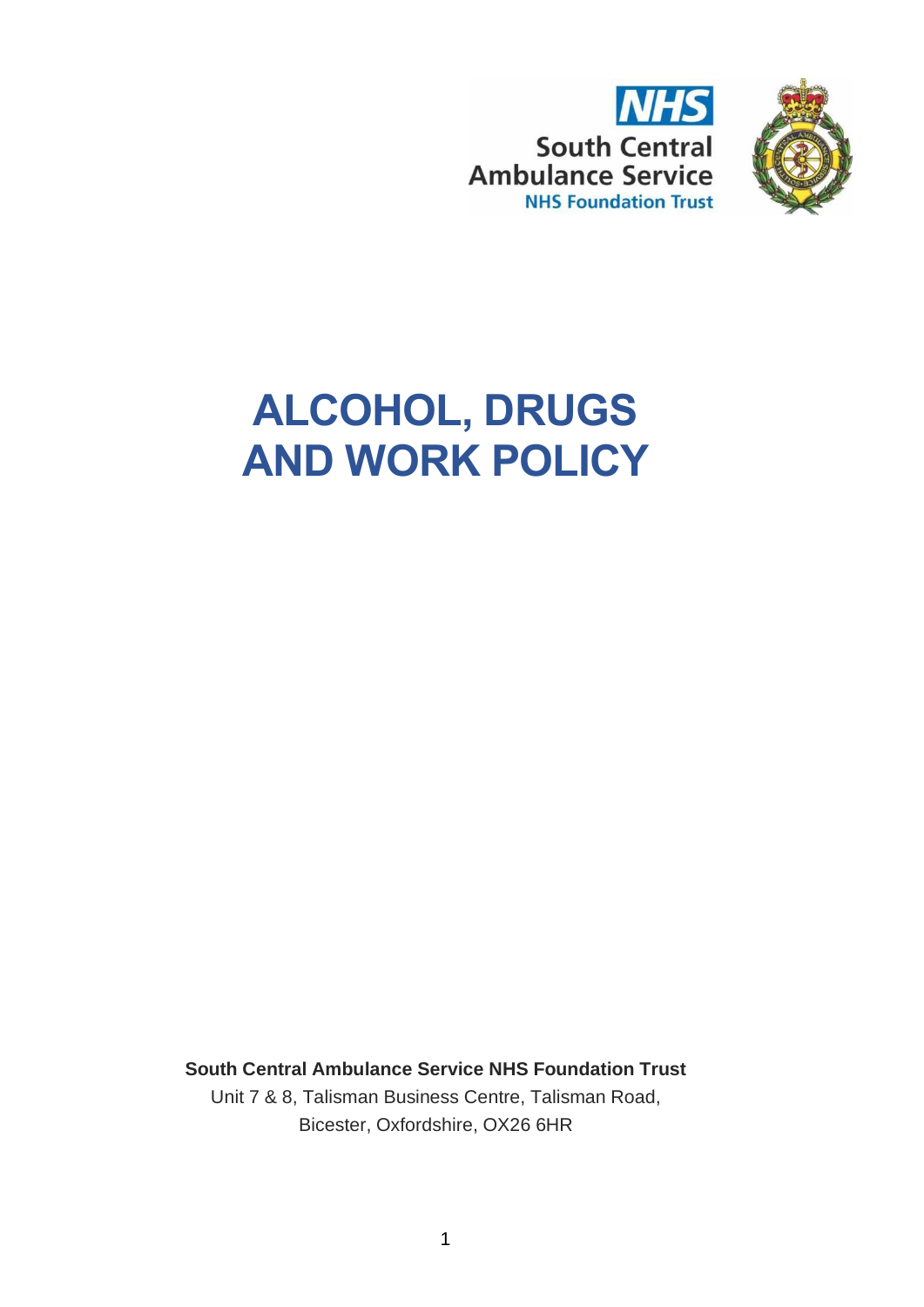# **TABLE OF CONTENTS**

| 1.  |  |
|-----|--|
| 2.  |  |
| 3.  |  |
| 4.  |  |
| 5.  |  |
| 6.  |  |
| 7.  |  |
| 8.  |  |
| 9.  |  |
| 10. |  |
| 11. |  |
| 12. |  |
| 13. |  |
| 14. |  |
| 15. |  |
| 16. |  |
| 17. |  |
| 18. |  |
| 19. |  |
| 20. |  |
| 21. |  |
|     |  |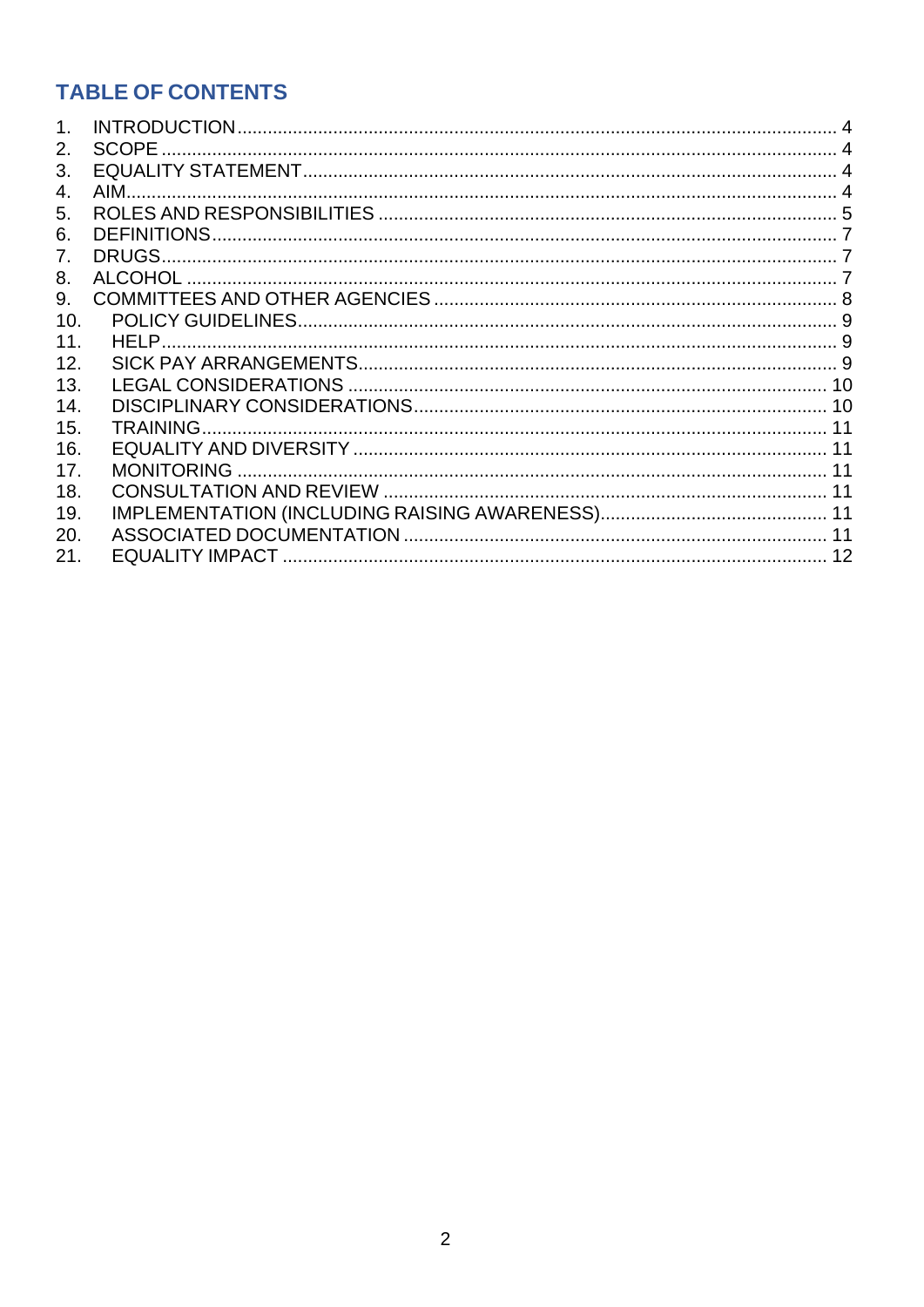#### **DOCUMENT INFORMATION**

**Author:**  John Dunn, Head of Risk and Security

**Ratifying committee/group:**  Health, Safety & Risk Group

**Date of ratification:**  20/5/2020

**Date of Issue:**  29/5/2020

**Review due by:**  May 2023

**Version:**  V8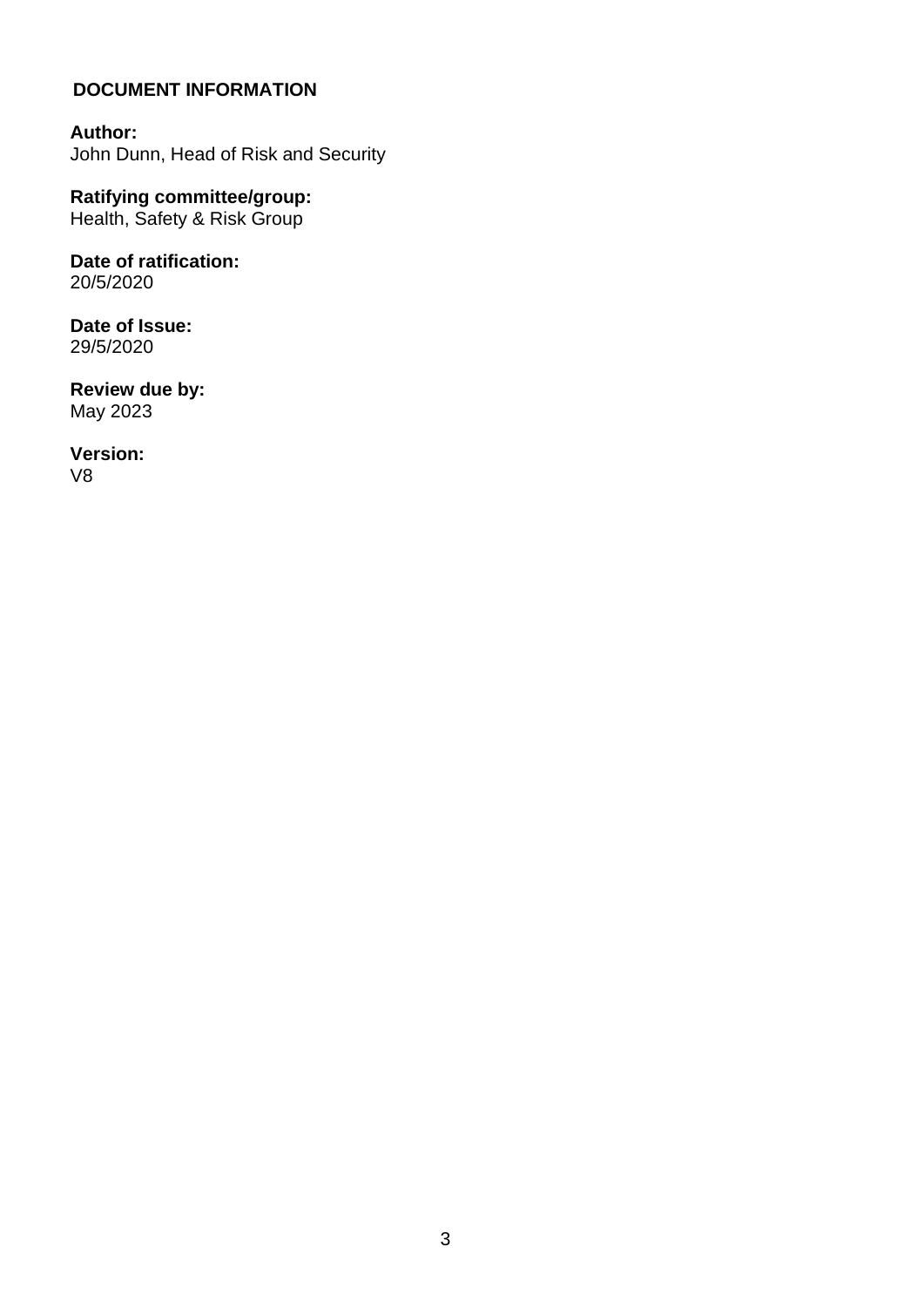#### <span id="page-3-0"></span>**1. INTRODUCTION**

- 1.1 This policy sets out the Trust's arrangements with regard to any employee whose proper performance of their duties is impaired or may be impaired as a result of drinking alcohol or taking drugs. This policy applies to employees and those who work for or on behalf of the Trust.
- 1.2 Staff employed or who may be employed on driving duties, including students undertaking training courses, must report for duty with zero or near zero blood alcohol level (see guidelines - Section 5). Any member of staff including those staff in nondriving roles, who report for duty after heavy consumption of alcohol, will in the interests of safety be suspended from duty for that day.

#### <span id="page-3-1"></span>**2. SCOPE**

2.1 This policy is designed to ensure that all employees are made aware of their responsibilities regarding alcohol, drugs and work and to encourage employees with alcohol or drug related problems to seek help.

# <span id="page-3-2"></span>**3. EQUALITY STATEMENT**

- 3.1 The Trust is committed to promoting positive measures that eliminate all forms of unlawful or unfair discrimination on the grounds of age, marriage and civil partnership, disability, race, gender, religion/belief, sexual orientation, gender reassignment and pregnancy/maternity or any other basis not justified by law or relevant to the requirements of the post. The Trust will therefore take every possible step to ensure that this procedure is applied fairly to all employees regardless of the afore mentioned protected characteristics, whether full or part time or employed under a permanent or a fixed term contract or any other irrelevant factor.
- 3.2 By committing to a policy encouraging equality of opportunity and diversity, the Trust values differences between members of the community and within its existing workforce, and actively seeks to benefit from their differing skills, knowledge, and experiences in order to provide an exemplary healthcare service. The Trust is committed to promoting equality and diversity best practice both within the workforce and in any other area where it has influence.
- 3.3 Where there are barriers to understanding; for example, an employee has difficulty in reading or writing, or where English is not their first language, additional support will be put in place wherever necessary to ensure that the process to be followed is understood and that the employee is not disadvantaged at any stage in the procedure. Further information on the support available can be sought from the HR Department.

#### <span id="page-3-3"></span>**4. AIM**

4.1 The aim of this policy is to emphasise that the consumption of alcohol and drugs, even in small amounts, may adversely affect the safety, performance, conduct or efficiency of an employee as well as the safety and well-being of other employees and patients.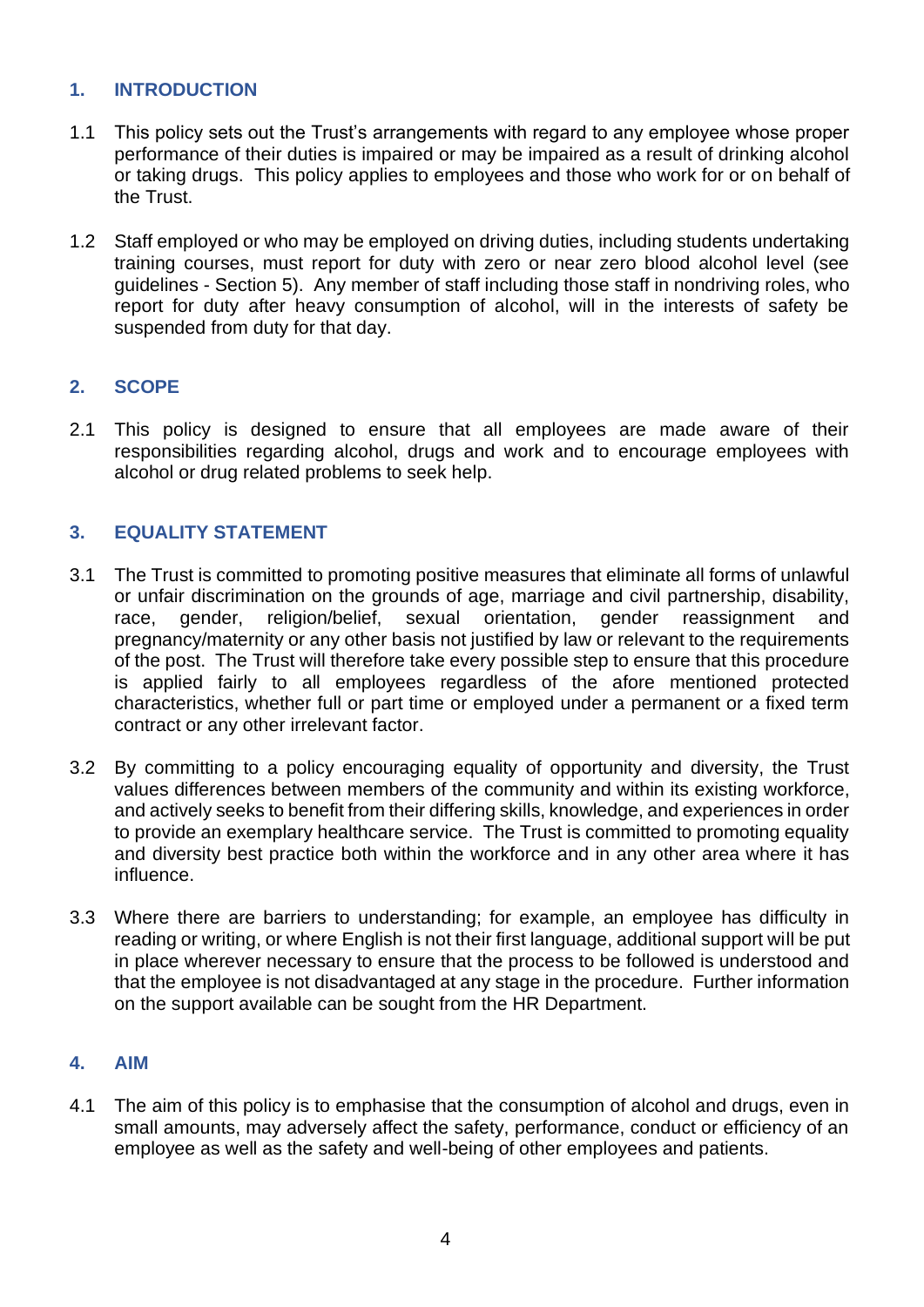- 4.2. The prohibition on drinking before duty, possession of, or consumption of, alcohol on duty applies equally to volunteers and contractor staff.
- 4.3 To encourage an employee with a drug or alcohol related problem to come forward and to seek help.
- 4.4 To identify employees whose performance is impaired by alcohol and/or drugs and any problems that may arise.
- 4.5 To make employees aware that work performance and safety can be impaired by the taking of drugs, including those medically prescribed or available without prescription.
- 4.6 To make employees aware that to use, possess, consume, store or sell illicit drugs on Trust premises or to report for work having taken such drugs will result in disciplinary action which may lead to summary dismissal.
- 4.7 To promote the health and well-being of employees and to minimise problems at work arising from drug and alcohol abuse.

#### 4.8 **In order to ensure the Health and Safety of its employees the Trust reserves the right to undertake random breath testing.**

#### <span id="page-4-0"></span>**5. ROLES AND RESPONSIBILITIES**

#### **5.1 Trust Board**

5.1.1 The Trust Board are to ensure that there suitable and sufficient arrangements and adequate resources for the management of risks or concerns highlighted as a result of drug and alcohol incidents and issues.

#### **5.2 Chief Executive**

5.2.1 The Chief Executive has overall responsibility for having an effective alcohol and drugs policy in place within the Trust and for meeting all statutory requirements and adherence to guidelines.

#### **5.3 Executive Directors**

5.3.1 Executive Directors are responsible for the effective implementation of this policy within their directorates and for ensuring there are adequate resources available to fulfil the requirements of this policy.

#### **5.4 Director of Patient Care and Service Transformation**

- 5.4.1 The Director of Patient Care and Service Transformation is directly accountable to the Chief Executive and will advise and assist the Trust Board in fulfilling its duties under the relevant statutory legislation. In particular, the Director of Patient Care and Service Transformation is responsible for:
- Coordinating and ensuring the implementation and continued development of the policy throughout the Trust.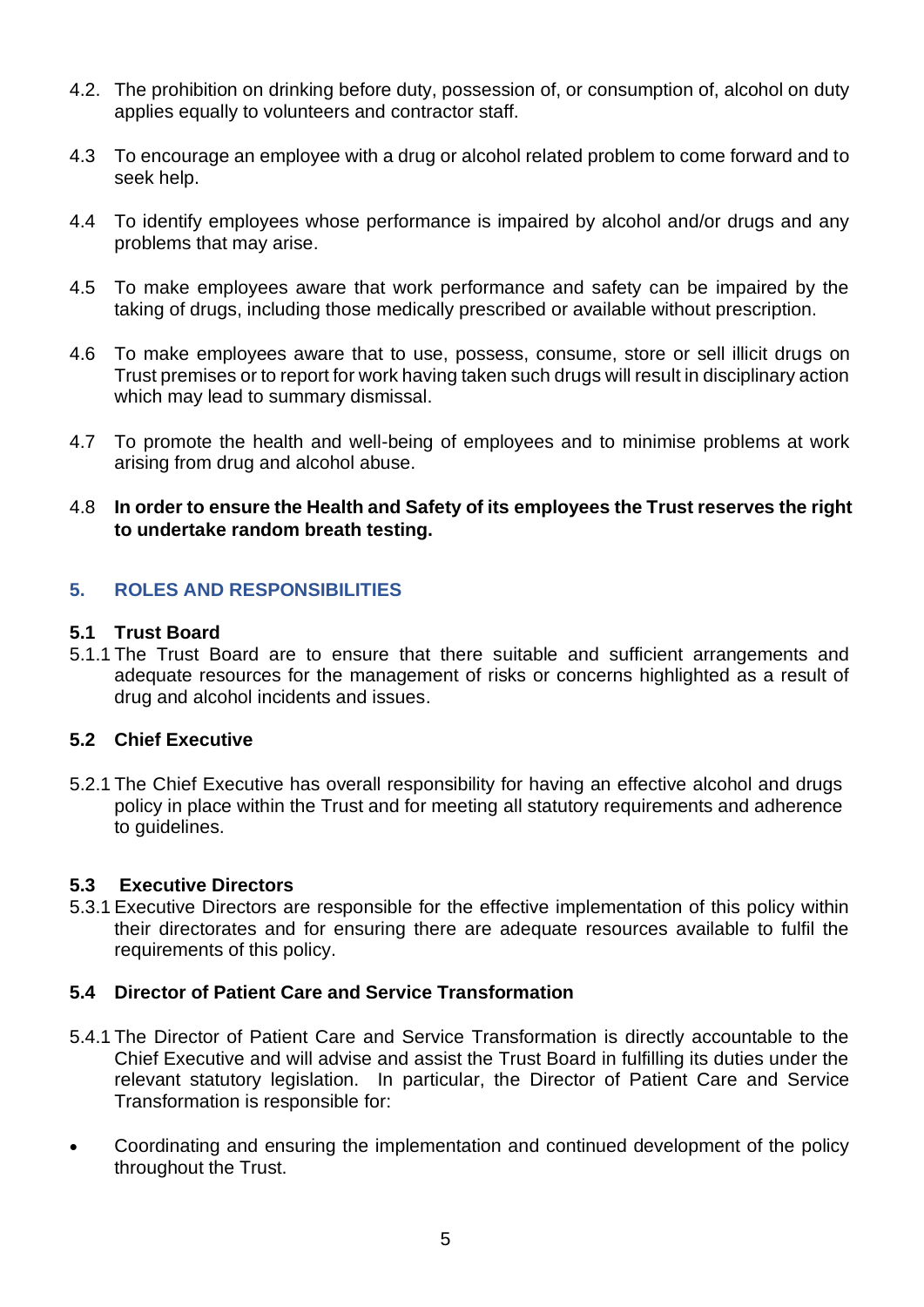- Communicating the Trust's commitment to the management of drugs and alcohol throughout the organisation.
- Identifying & interpreting new legislation and Government guidance in relation to drugs and alcohol.
- Advising the Chief Executive, Directors and Board on issues relating to drugs and alcohol.

# **5.5 Managers and Supervisors**

5.5.1 Managers and Supervisors Responsibilities include:

- To be familiar with and to enforce the policy and guidelines
- To effectively and appropriately intervene where an employee's performance appears to be affected by alcohol or drugs
- To be aware of and to monitor changes in work performance, attendance, sickness and accident patterns and to take appropriate action where necessary.
- To seek expert/professional advice where there are identifiable symptoms of alcohol or drug related problems. This should include seeking the advice of the Human Resources Department and the referral of the employee to Occupational Health.
- To respect the requirement of staff confidentiality
- To take a non-judgmental approach when counselling or interviewing employees
- To review the list of safety critical posts periodically in their area of responsibility and to recommend any changes to their Director/Manager
- To ensure that both staff and contractors and volunteers working in their area of responsibility comply with the policy
- To consider carefully, if called on in an emergency while off duty and having been drinking, if it is appropriate to take charge, or give guidance, while being impaired by alcohol (this may also be limited by registration).
- To be aware of the legal considerations surrounding drugs and work including the obligation to notify the Police of incidents involving illegal drugs in the workplace.

# **5.6 Head of Risk & Security**

5.6.1 Head of Risk & Security will be responsible to the Director of Patient Care and Service Transformation for the development and implementation of effective Trust wide health and safety policies and procedures.

# **5.7 The Risk Department**

5.7.1 The Risk Department will support the Head of Risk & Security in managing risks throughout the Trust. They will provide specialist advice and support to line managers and undertake investigations, safety audits and inspections.

# **5.8 Staff Responsibilities**

# 5.8.1 All Staff will:

- Understand and accept their responsibilities not to report for duty if they are under the influence of alcohol or drugs
- To be familiar with all aspects of the policy and the disciplinary implications resulting from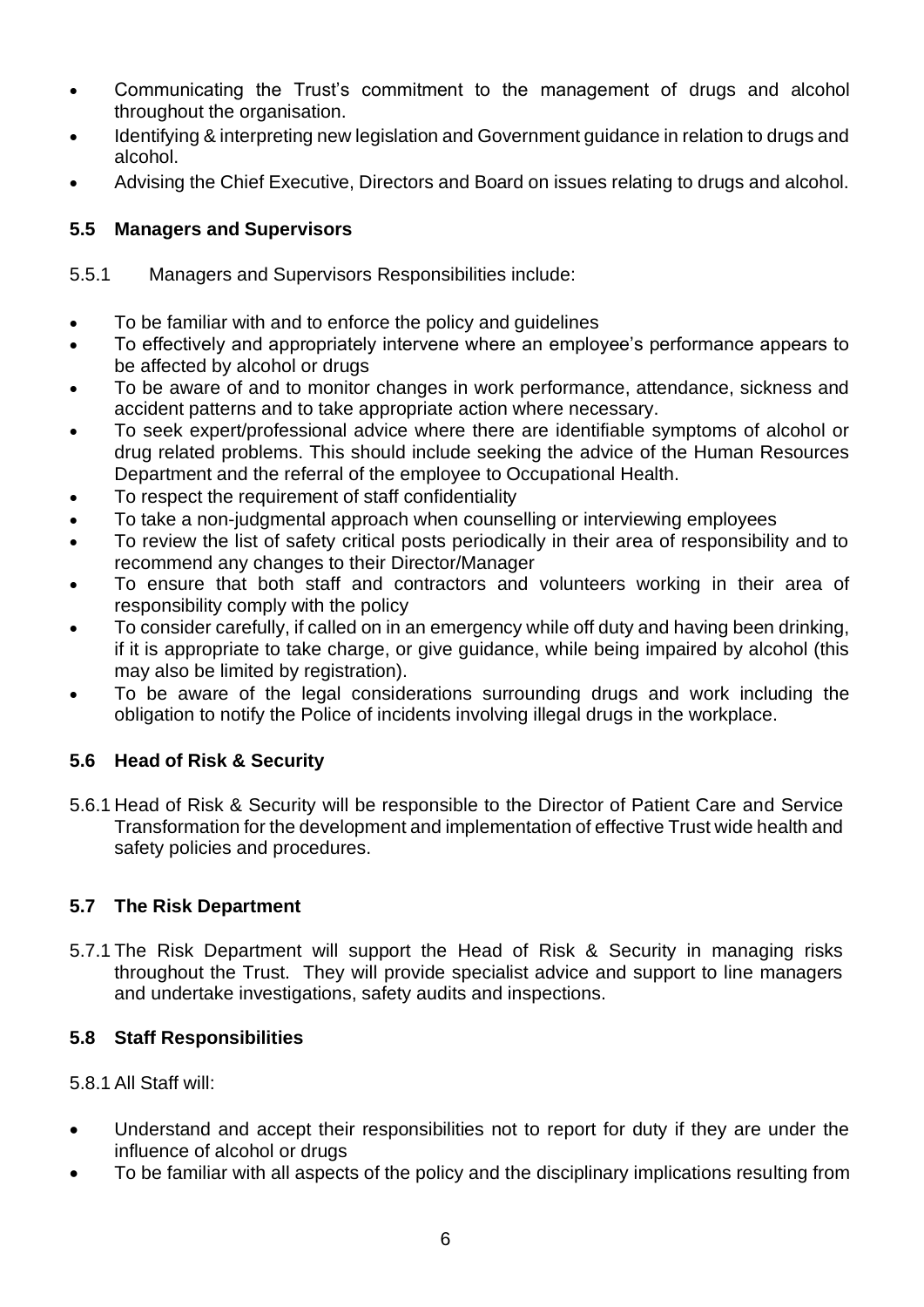a breach of the policy

- To seek help if they have an alcohol or drug problem
- To avoid covering up or colluding with colleagues whose behaviour and performance is affected by alcohol or drugs
- To urge colleagues to seek help if they have problems arising from the use of alcohol or drugs
- To approach their manager if they believe that they have or are developing a drinking or drug problem
- To ascertain whether there will be any side effects which may affect work
- performance as a result of taking medication
- To notify Occupational Health if they are taking any drug that may affect their driving ability
- To inform their manager if the taking of medication is likely to affect their work performance.

# <span id="page-6-0"></span>**6. DEFINITIONS**

- 6.1 The term "**Drugs**" as used in this policy, is defined in two ways:
- Drugs which are used as medication for a medical problem. These drugs are usually prescribed by doctors; some can be purchased directly from a chemist.
- Drugs which are taken for all reasons other than for medical purposes, which include the use of illegal drugs.
- 6.2 The Term "**Alcohol**" as used in this policy is defined as the following:
- A drink containing ethanol, commonly known as alcohol, although in chemistry the definition of alcohol includes many other compounds.
- A centrally acting drug with a depressant effect which can be addictive when consumed repeatedly or in high doses and the state of addiction to ethanol is known as alcoholism.

# <span id="page-6-1"></span>**7. DRUGS**

- 7.1 As with alcohol, drugs can severely affect work performance and therefore staff and managers must comply with the following:
- They should not attend work having consumed or being in the possession of an illegal drug. Any such incidents identified will be reported to the Police.
- They should seek advice from their General Practitioner as to whether prescribed drugs might affect an individual's performance to drive or operate in a safety critical position. If in doubt, advice must be sought from the Trust's Occupational Health Advisors.
- They should seek advice from Pharmacists with regards to any non-prescription medicines purchased.

#### <span id="page-6-2"></span>**8. ALCOHOL**

8.1 The Trust expects all employees to take a responsible approach to drinking alcohol and all employees must take care that their level of alcohol consumption does not interfere with their duties at work. Alcohol consumed in any quantity adversely affects work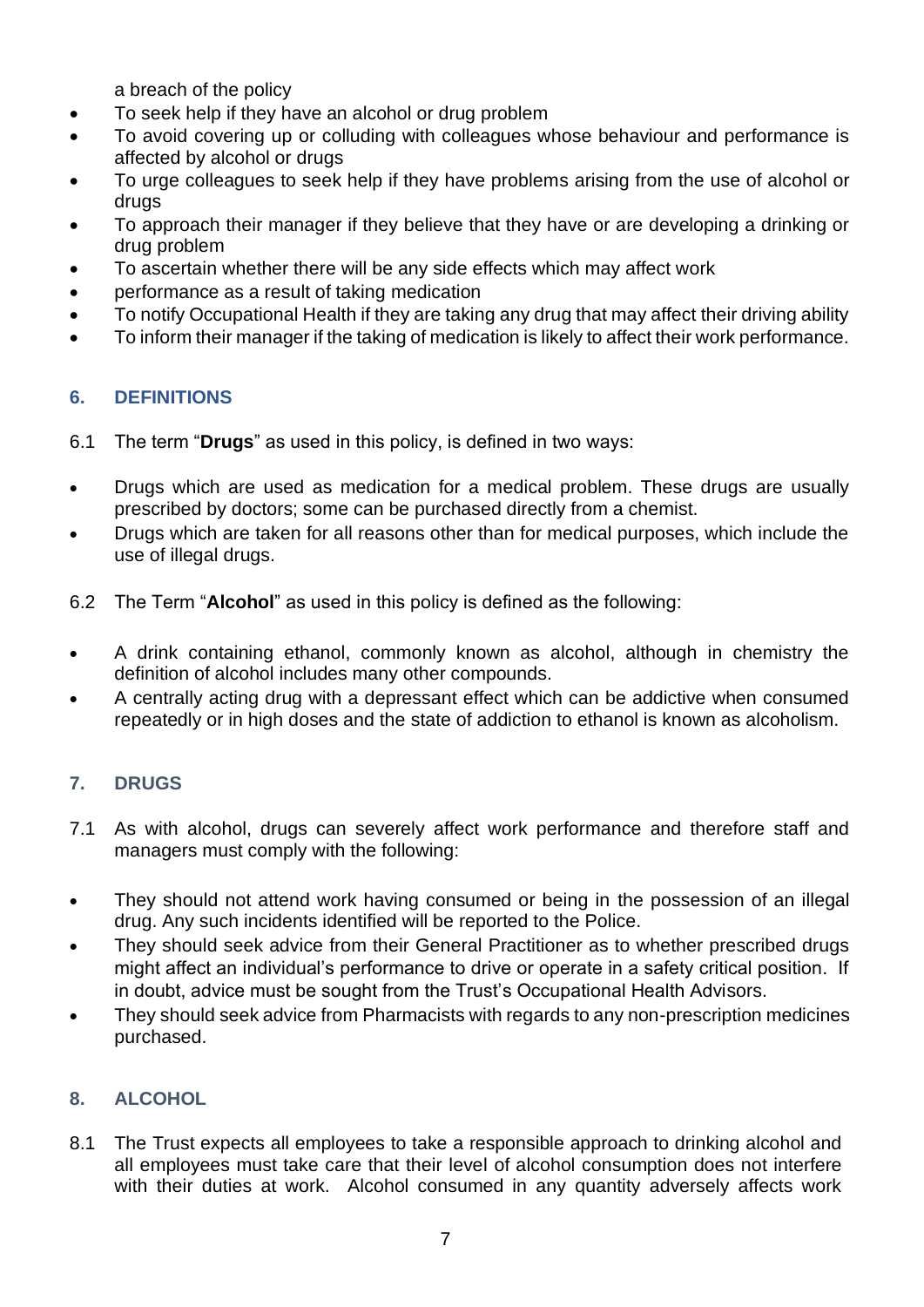performance.

- 8.2. Employees in safety critical posts have a particular responsibility to ensure that their performance is in no way impaired as a result of alcohol consumption.
- They should be aware that there is no safe level of alcohol consumption. Managers in safety critical posts should also take account of the demands likely to be placed on them by a 24-hour service.

# **Safety Critical Posts are:**

- All Clinical Co-ordination Centre Staff and Managers
- All Operational Managers and Ambulance Personnel including Paramedics, Student Paramedics, Ambulance Technicians, Associate Ambulance Practitioners,
- Trainee Associate Ambulance Practitioners, Emergency Care Assistants, Specialist
- Practitioners, Ambulance Care Assistants and High Dependency Staff
- All Training Officers
- All On-Call Staff e.g., Duty Officers, Medical Incident Officers, Tactical Advisors, On Call Directors and IT Support
- All Specialist Nurses/Specialist Practitioners
- Volunteer Car Drivers and Community Responders
- British Association for Immediate Care (BASIC) Doctors.
- 8.3. With this in mind, the standards expected of all managers and staff include:
- Not consuming or possessing alcohol whilst on Trust operational premises, whilst on duty or about to report for duty
- Not purchasing alcohol whilst on duty
- Not consuming alcohol prior to duty or during breaks in the working day, including meal breaks spent outside of Trust premises
- Not reporting for duty if they are under the influence of alcohol
- Not consuming alcohol if they are on call and may be required to report for duty
- Not consuming alcohol or purchasing alcohol whilst wearing the Trust's uniform, unless this is an authorised social event.

# <span id="page-7-0"></span>**9. COMMITTEES AND OTHER AGENCIES**

- 9.1 **Quality and Safety Committee**: This Committee monitors and reviews on behalf of the Board the Trust's clinical and non-clinical risk management issues which may include drugs and alcohol issues.
- 9.2 **Health Safety & Risk Group:** The Health Safety & Risk Group is a statutory 'Committee' under current Health and Safety legislation. It provides a forum for Safety Representatives, Staff Representatives and specialist Managers to debate and monitor issues associated with Health and Safety, Welfare and Risk management, including infection control and to recommend changes or improvements to the Executive Team and Quality and Safety Committee. This Working Group reports to the Board through the Quality and Safety Committee.
- 9.3 **Occupational Health**: The Trust will commission Occupation Health Services to provide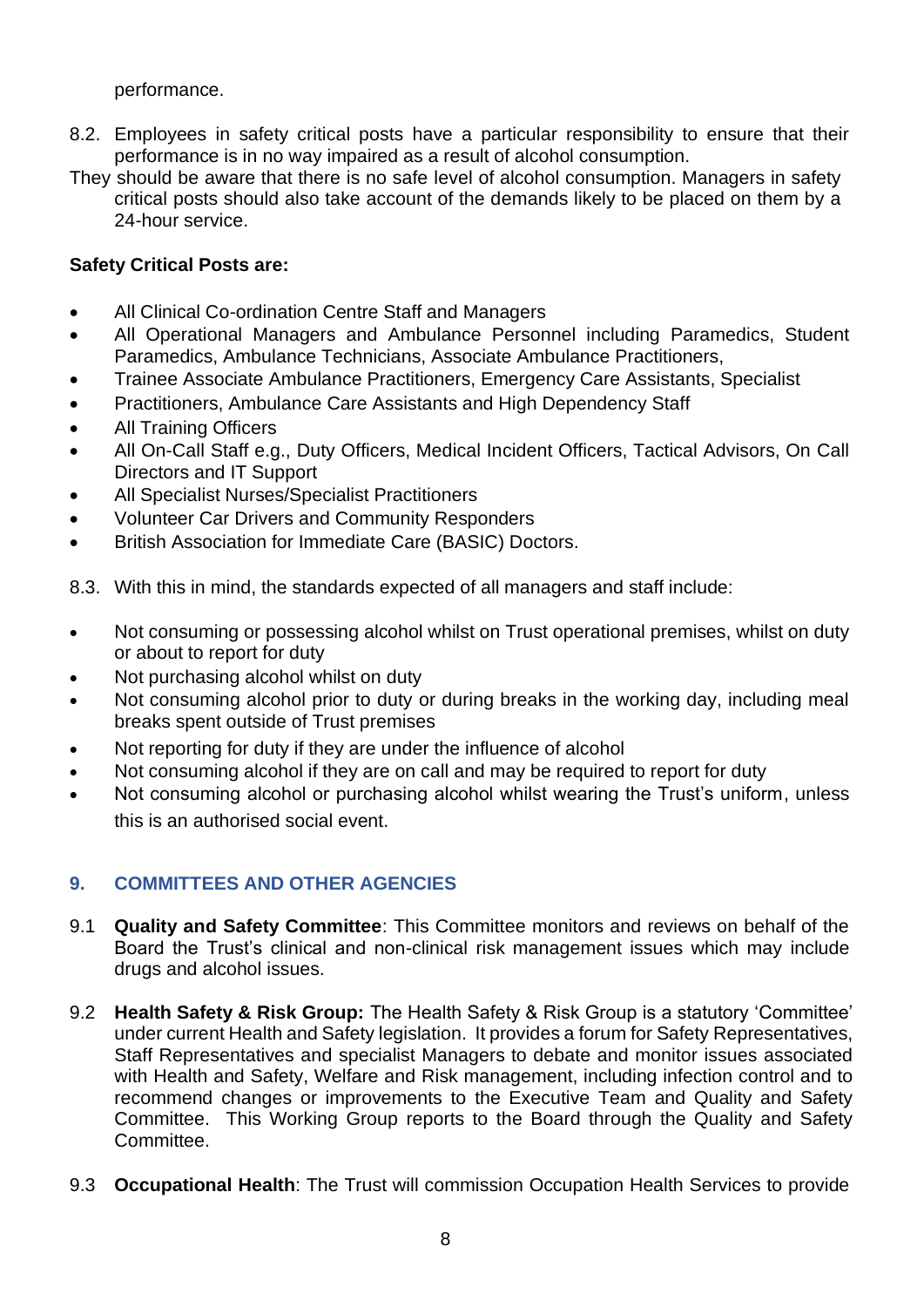for the health and well-being of all SCAS staff. Such services will include pre and postemployment medical screening, vaccination programmes, confidential health assessment and advice, including risk assessment and advice following exposure to infection.

# <span id="page-8-0"></span>**10. POLICY GUIDELINES**

The following guidelines are provided to assist staff in meeting the Trust's objectives.

#### **10.1 Drugs**

10.1.1 No one should attend work having consumed or in possession of an illegal drug. Any such incidents will be reported to the police. Advice should be sought from General Practitioners as to whether prescribed drugs might affect an individual's performance to drive or operate a safety critical position, if in doubt advice must be sought from the Trust's Occupational Health Advisors. Similar advice must also be sought with regard to nonprescription medicines purchased from pharmacists.

#### **10.2 Alcohol**

- 10.2.1 The consumption of any alcoholic beverage is prohibited on any of the Trust's premises except during an arranged function held on Trust premises with the authorisation of the appropriate Director
- 10.2.2 To guarantee starting work with a zero, or near zero, alcohol level not more than 7 units should be taken in the 24 hours before booking on duty and none in the 8 hours immediately before reporting for duty.
- 10.2.3 The list below shows the number of units of alcohol in common drinks:
- A pint of ordinary strength lager (Carling Black Label, Fosters) 2 units
- A pint of strong lager (Stella Artois, Kronenbourg 1664) 3 units
- A pint of ordinary bitter (John Smith's, Boddingtons) 2 units
- A pint of best bitter (Fuller's ESB, Young's Special) 3 units
- A pint of ordinary strength cider (Woodpecker) 2 units
- A pint of strong cider (Dry Blackthorn, Strongbow) 3 units
- A 175ml glass of red or white wine around 2 units
- A pub measure of spirits 1 unit
- An alcopop (Smirnoff Ice, Bacardi Breezer, WKD, Reef) around 1.5 units

\*The above information is taken from the Department of Health Guidance June 2007.

#### <span id="page-8-1"></span>**11. HELP**

11.1 Anyone who feels that they have, or are developing, an alcohol or drug problem should approach their Manager. It is the Trust's policy to ensure that any approach of this nature is treated sensitively, and individuals may be referred to Occupational Health for advice and assistance where necessary. Employees may, however, also contact the Occupational Health Service directly themselves.

#### <span id="page-8-2"></span>**12. SICK PAY ARRANGEMENTS**

12.1 Employees who are not able to carry out their normal duties due to the nature of their medication will be required to undertake alternative duties as may be recommended by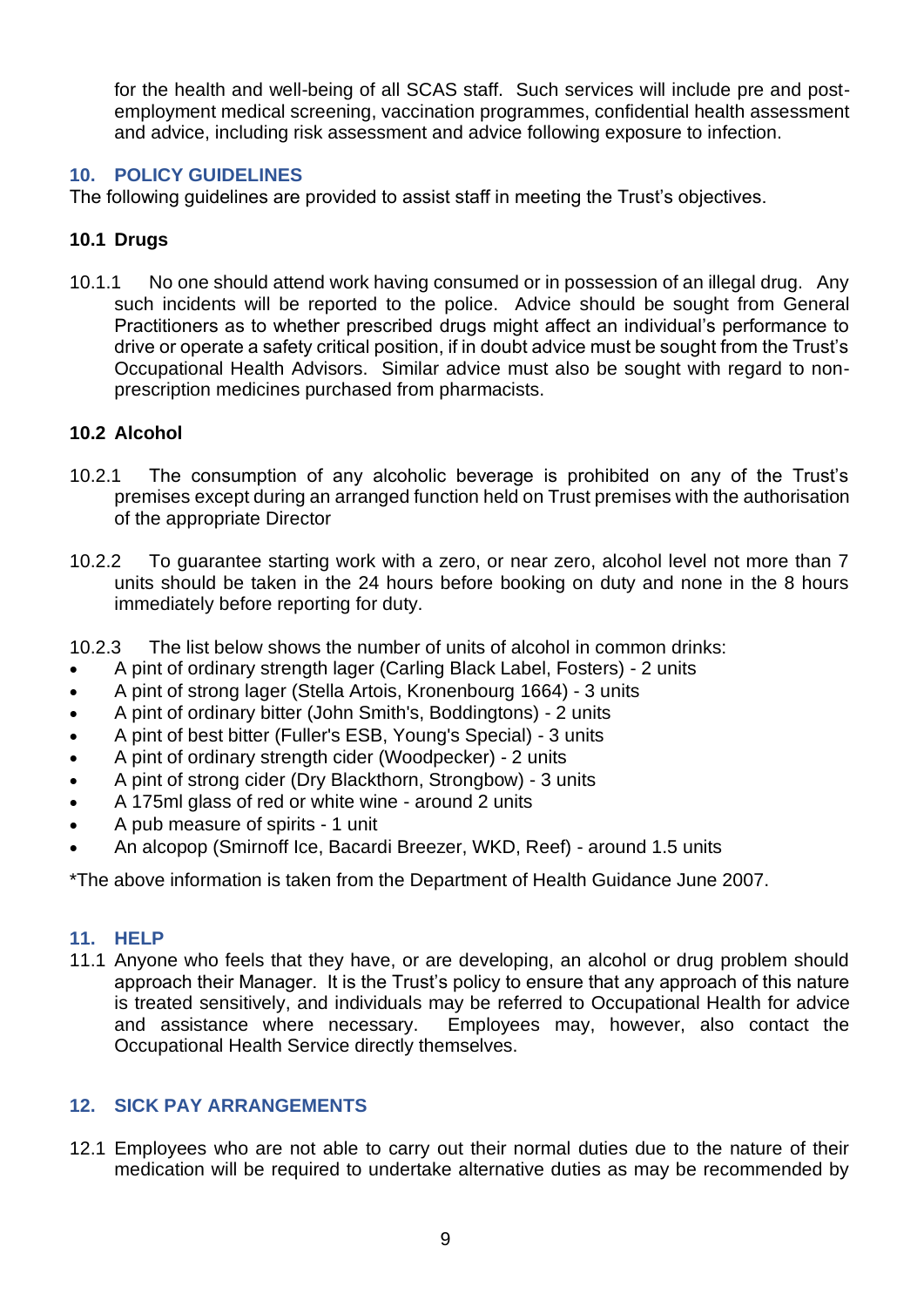the Trust's nominated Occupational Health Physician and in accordance with the Trust's Management of Sickness Absence Policy.

- 12.2 Employees who are not able to work at all as a result of medication will be covered by normal sick leave and pay arrangements, in accordance with the Trust's Management of Sickness Absence policy.
- 12.3 Employees who are unfit for work as a result of an alcohol or drug problem and are having treatment to overcome their problem will normally be managed in accordance with the Trust's Capability Policy and/or Management of Sickness Absence Policy, whichever is most appropriate given the individual's circumstances.

#### <span id="page-9-0"></span>**13. LEGAL CONSIDERATIONS**

- 13.1 If an employee possesses, supplies or produces illegal drugs (e.g. heroin, cocaine and cannabis) on Trust premises, the organisation is required, by law, to notify the Police. This is also the case in respect of the supply of tranquillisers and sleeping tablets, except when medically prescribed.
- 13.1.1 It is an offence for the Trust to knowingly allow a person to continue to consume or be in the possession of illegal drugs on its premises and Managers should be aware of their responsibility in this respect.
- 13.1.2 Guidance notes, issued by the Driver and Vehicle Licensing Agency, on Medical Standards of Fitness to Drive recommend that where:
- Alcohol Misuse/Abuse and Alcohol Dependency, "causes disturbance behaviour, related disease or other consequences, likely to cause the patient, his family or society harm...." this should result in a "refusal or revocation (of the driving licence) for 3 years, during which no evidence of dependency or continued misuse must have occurred.
- Individuals must be aware of their obligations in respect of fitness to drive. The loss of their licence under this provision, where driving is an essential part of the job, is likely to result in dismissal.

#### <span id="page-9-1"></span>**14. DISCIPLINARY CONSIDERATIONS**

- 14.1 In the event of any breach of this policy as a result of alcohol or drug consumption the Trust's Capability or Disciplinary procedure will apply, whichever is most appropriate given the individual's circumstances.
- 14.2 The Trust will endeavour, where possible, to assist employees with alcohol and drug related problems, in accordance with the Trust's Capability Policy. However, if an employee is unable to make sufficient progress despite the assistance available, the Trust cannot guarantee to retain such employees in employment.
- 14.3 Employees who persistently refuse to undertake or continue with treatment will forfeit sick pay. Depending on the circumstances of each case, disciplinary action and/or termination of employment may also result. Claims of ignorance about the possible effects of the medication taken will not normally be regarded as an acceptable reason if there are any associated problems arising at work.
- 14.4 Reporting to work in the possession of illicit drugs, consuming, storing or selling illicit drugs on Trust premises is considered **gross misconduct** and will be dealt with as such in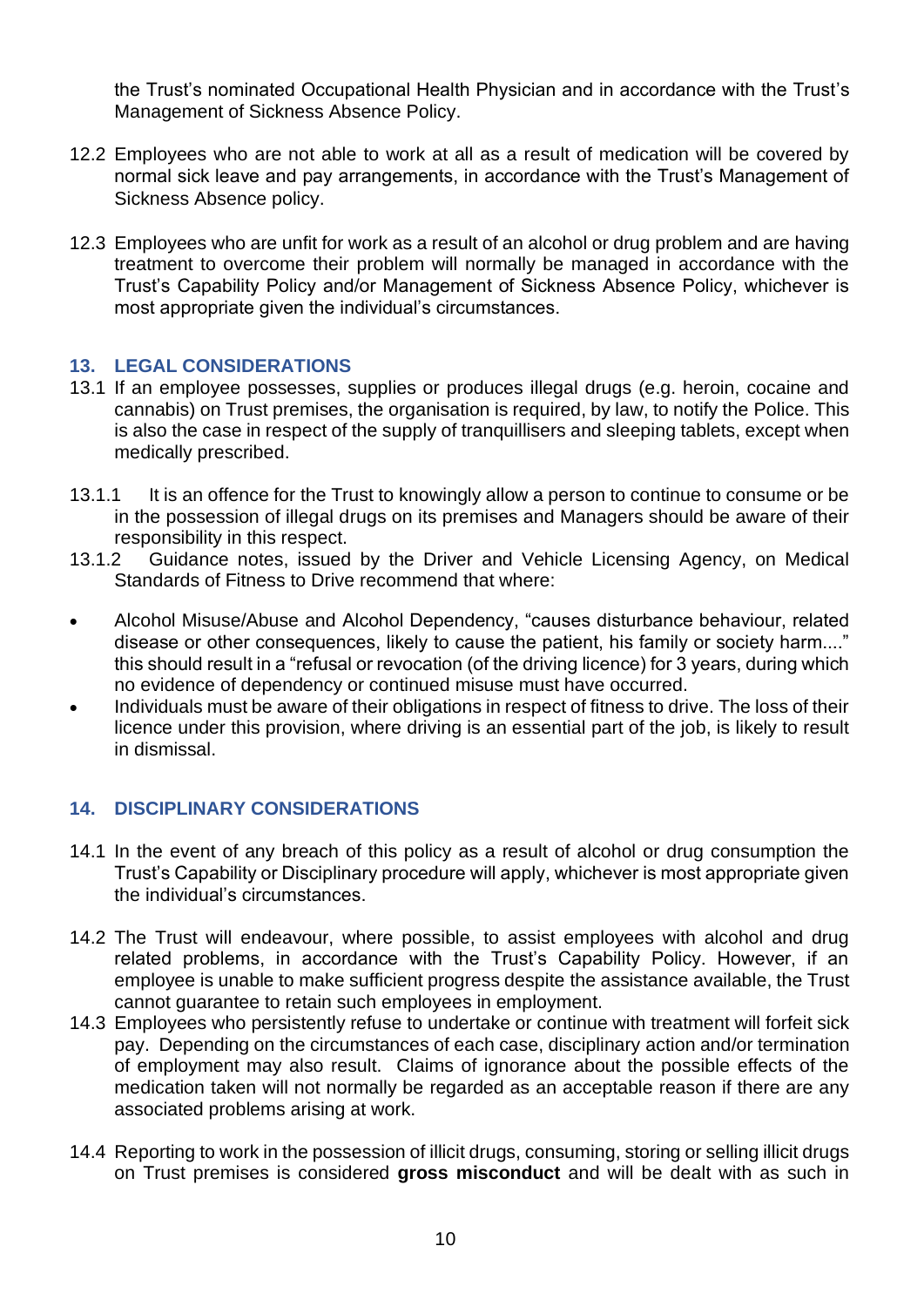accordance with the Trusts Disciplinary Policy.

#### <span id="page-10-0"></span>**15. TRAINING**

15.1 No training need has currently been identified.

# <span id="page-10-1"></span>**16. EQUALITY AND DIVERSITY**

16.1 An equality and diversity impact assessment has been carried out on this policy and can be found at appendix 3.

#### <span id="page-10-2"></span>**17. MONITORING**

17.1 'The effectiveness of this policy will be monitored regularly by the risk team who will provide data on the use of the policy as and when required.

#### <span id="page-10-3"></span>**18. CONSULTATION AND REVIEW**

- 18.1 A consultation exercise on this policy will be carried with the stakeholders listed below.
- 18.2 This policy will be reviewed every three years or sooner if there are any changes to legislation or best practice.

#### <span id="page-10-4"></span>**19. IMPLEMENTATION (INCLUDING RAISING AWARENESS)**

- 19.1 This policy will be and communicated to managers and staff within the Trust via Staff Matters.
- 19.2 Emails will also be sent to senior managers and area managers asking them to bring the existence of the policy to their staff.

#### <span id="page-10-5"></span>**20. ASSOCIATED DOCUMENTATION**

- Health and Safety Policy and Procedures
- Management of Sickness Absence
- Capability Policy
- Disciplinary Policy.